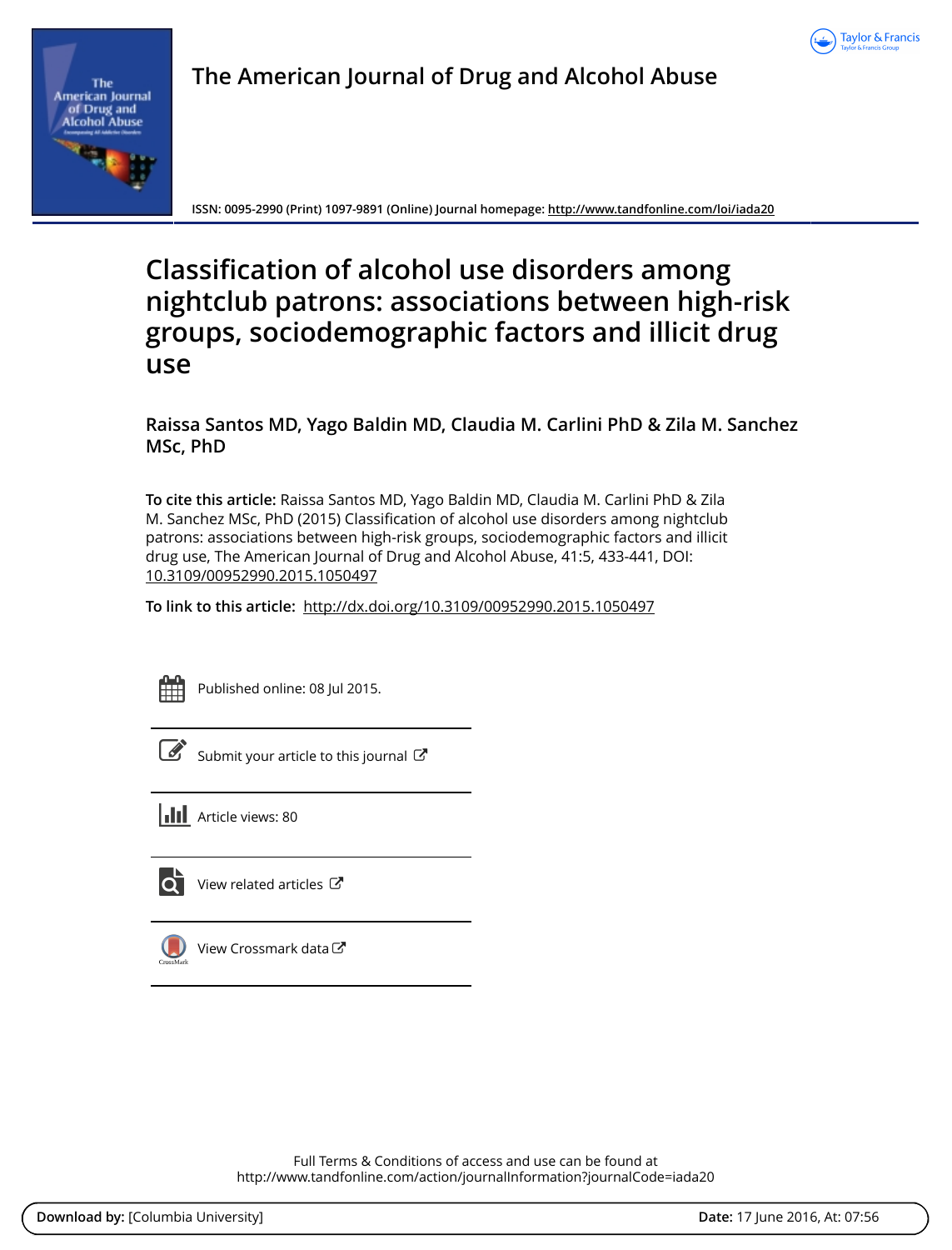http://taylorandfrancis.com/iada ISSN: 0095-2990 (print), 1097-9891 (electronic)

Am J Drug Alcohol Abuse, 2015; 41(5): 433–441 ! 2015 Taylor & Francis Group, LLC. DOI: 10.3109/00952990.2015.1050497



#### ORIGINAL ARTICLE

## Classification of alcohol use disorders among nightclub patrons: associations between high-risk groups, sociodemographic factors and illicit drug use

Raissa Santos, MD, Yago Baldin, MD, Claudia M. Carlini, PhD, and Zila M. Sanchez, MSc, PhD

Departamento de Medicina Preventiva, Universidade Federal de São Paulo, São Paulo, Brazil

#### Abstract

Background: Nightclubs are favorable environments for alcohol abuse and the use of other drugs among patrons. Objective: To identify patterns of alcohol use in a high-risk population and their relationship with sociodemographic factors and illicit drug use. Methods: A portal survey technique was used to recruit patrons in 31 nightclubs in the city of São Paulo, Brazil. A two stage sampling method allowed the selection of nightclubs and patrons within a nightclub. A total of 1057 patrons answered to a three stages-survey (nightclub entrance and exit face-to-face interviews and a day-after online questionnaire). Entrance survey offered information on sociodemographic data and history of drug use. The day-after survey used the Alcohol Use Disorders Identifications Test (AUDIT) that identified patterns of alcohol abuse disorders. Data were modeled using an ordered logit regression analysis, considering sample weights. Results: Almost half of the nightclub patrons presented any alcohol use disorder (AUDIT score  $\geq$ 8). Being male (OR = 1.68; 95% CI = 1.09–2.60) and single (OR = 1.71; 95%  $CI = 1.05 - 2.76$ ) increased the chances for more severe alcohol use disorders. Having a graduate degree (OR  $=$  0.57; 95% Cl  $=$  0.38–0.87) and age  $\geq$ 35 years (OR  $=$  0.48; 95% Cl  $=$  0.27–0.85) decreased the chances of patrons' alcohol use disorders. The prevalence rates of past-year marijuana, cocaine and inhalants use increased with the increased level of alcohol use disorders. Conclusions: Patrons of nightclubs show higher prevalence rates for any alcohol use disorders than the general population. Patrons could benefit from governmental brief intervention or referral to treatment for alcohol used disorders disclosed in nightclubs.

#### Introduction

Nightclubs are important places of leisure and entertainment for young people ([1\)](#page-8-0). However, they are also places where breaking social rules is tolerated and pharmacological pleasure is stimulated [\(2](#page-8-0)), which contributes to a higher exposure of patrons to risks behaviors ([3\)](#page-8-0). In recent years, nightlife study has emerged in the literature of drug abuse, specially investigating environmental and individual factors associated to risk behaviors that clearly occur inside these environments [\(4](#page-8-0),[5\)](#page-8-0), suggesting interventions that can reduce the harm to which patrons are exposed to [\(6](#page-8-0)). Studies showed that people who attended nightclubs were more experienced with illegal drug use and binge drinking than other groups of the general population ([7\)](#page-8-0). Therefore, nightclubs are considered critical health settings since binge drinking and illicit drug use were

#### Keywords

Alcohol, Brazil, epidemiology, illicit drugs, nightclubs

#### **History**

Received 30 January 2015 Revised 6 May 2015 Accepted 6 May 2015 Published online 8 July 2015

found to be associated with episodes of aggression [\(8](#page-8-0)), sexual risk behavior [\(9](#page-8-0)) and polydrug use in theses venues ([10\)](#page-8-0).

Multicenter studies showed that the negative consequences of alcohol use patterns are strongly influenced both by sociodemographic factors as by cultural factors of each country investigated [\(11](#page-8-0)). On the nightlife scenario, the findings also point to important cultural differences in the patterns of alcohol and other drugs use among nightclub patrons, suggesting that although there is a belief that patrons are hard polydrug users, this is not always the identified reality [\(12](#page-9-0)). What can be observed, however, is that consumption patterns widely differ between countries ([9,](#page-8-0)[13](#page-9-0)); and within a country ([14\)](#page-9-0).

It is important to note that almost all the studies concerning nightlife events were carried out in developed countries ([15\)](#page-9-0) and showed high influence at the country level for prevalence and consequence [\(9](#page-8-0)), suggesting that culture and local policy are associated to the different scenarios described. Besides, what stands out is that almost all of these studies focus on the behaviors and consumption patterns practiced inside these establishments and its association with sociodemographic ([4\)](#page-8-0) and environmental factors [\(5](#page-8-0)) that favor

Address correspondence to Zila M. Sanchez, PhD, Departamento de Medicina Preventiva, Universidade Federal de São Paulo, Rua Botucatu, 740, 4° andar, 04023-002, São Paulo, Brazil. E-mail: zila.sanchez@gmail.com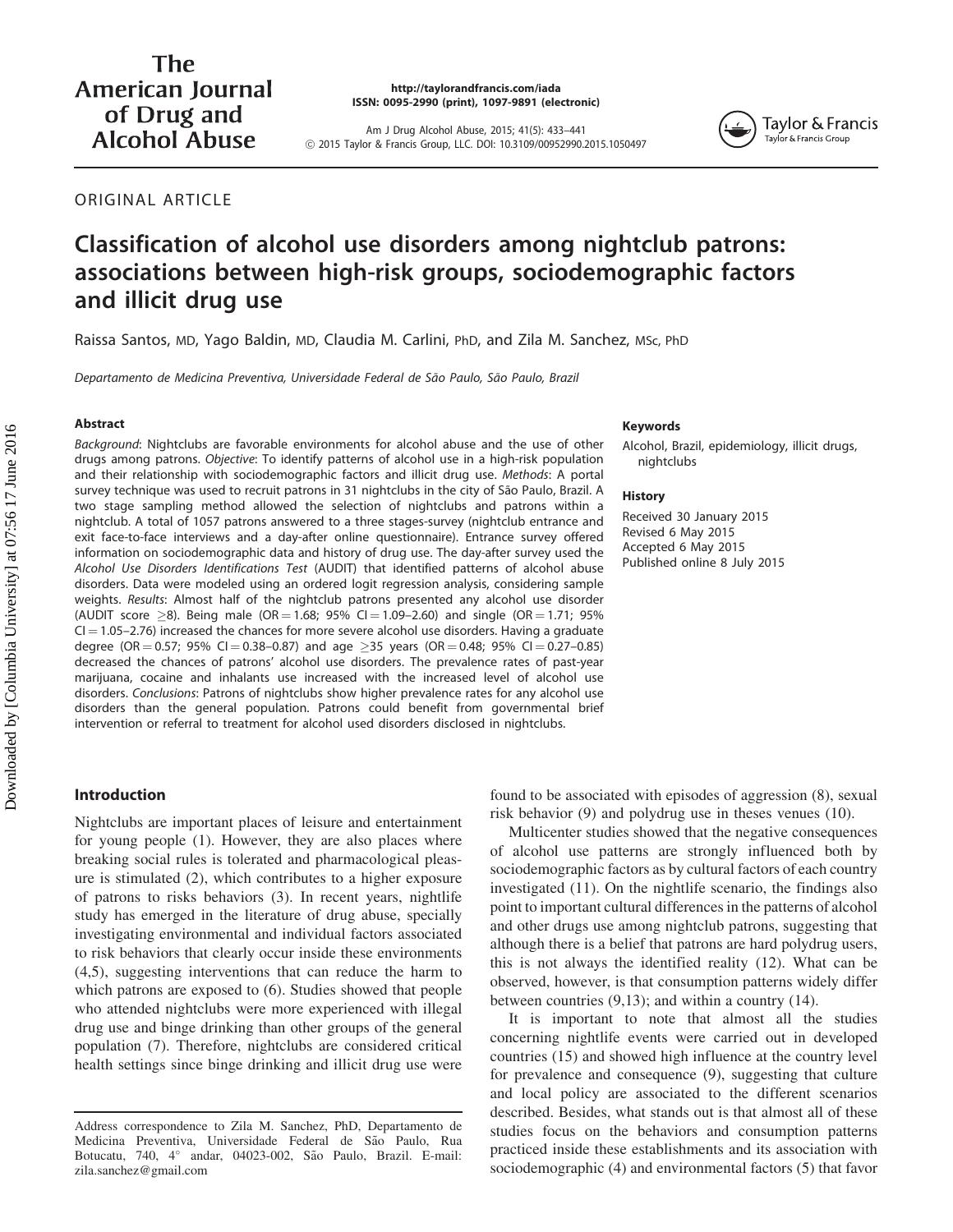risk behaviors in the venues. However, what has not been answered and appears as a gap in the literature is whether the abusive pattern of alcohol use that occurs inside these establishments [\(16](#page-9-0)) can be characterized effectively as an alcohol use disorder and whether it should be subject to the immediate need of treatment or brief intervention.

To screening patterns of harmful alcohol use and to facilitating early intervention in cases of abuse, the World Health Organization (WHO) has developed the Alcohol Use Disorder Identification Test (AUDIT) [\(17](#page-9-0)). AUDIT is a quick and successful evaluation tool to identify patterns of harmful alcohol use [\(18](#page-9-0)). It has not yet been used in the diagnosis of alcohol abuse among nightclub patrons, but it has been widely used as a screening test to determine the need for brief intervention and treatment among college students [\(19](#page-9-0)).

Considering that nightclubs are favorable environments for binge drinking and the use of other drugs among patrons, we hypothesized that nightclub patrons are a population with higher prevalence of alcohol use disorders (AUDIT defined) and that a high-risk group can be identified by their sociodemographic characteristics. Therefore, the aim of this study in Brazil was to identify patterns of alcohol use disorders in this high-risk population and their relationship with sociodemographic factors and illicit drug use, using a validated screening test for alcohol use disorders in a developing country.

#### Methods

#### Sample

A portal survey was conducted at nightclubs in the city of São Paulo, and data were collected from nightclub patrons. This survey method [\(20\)](#page-9-0) is designed to intercept and measure behaviors at the right moment when they occur, in this case, use of alcohol and other drugs in potentially risk individuals, at the entrance and exit of nightclubs. This study used a twostage cluster sampling survey design ([21\)](#page-9-0). The first stage consisted of a systematic sample using a probability proportional to the maximum capacity (PPS) of nightclubs from São Paulo City. The PPS is an approach that improves accuracy to represent proportions within a population by concentrating sample on elements that have the greatest impact on population estimates ([22\)](#page-9-0). In our study, we have accessed nightclubs with maximum capacity of 150–4000 patrons per night, and PPS ensured that the most representative nightclubs were drawn. The second stage consisted of a systematic sampling of patrons in the entrance lines of the selected nightclubs [\(20](#page-9-0)).

For standardization, establishments that control client entry and exit, sell alcohol beverages, and have a dance floor were considered ''nightclubs''. The list of establishments that met the inclusion criteria was created via an active search of magazines, guides specializing in day and night leisure activities, and the first 10 pages resulting from a Google search using the following keywords: ''Bars, nightclubs, nightspots and discos of São Paulo'' (in Portuguese). The final list consisted of 150 nightclubs, 40 of which were drawn [\(20](#page-9-0)).

A sample size of 1600 patrons was calculated so that the prevalence of alcohol intoxication in the exit of the nightclub

could be estimated to within 5 percentage points (absolute precision) of the true value set to 50% (maximum variance) with 95% confidence, with two-stage cluster sampling and a design effect of 2 ([23\)](#page-9-0). Taking into account a refusal rate of 30% and a maximum follow-up loss of 40% from patron entrance to patron exit, based on previous studies by Clapp et al. [\(21](#page-9-0)), it was determined that 2912 patrons should be initially approached.

The details on sample selection and sample weights calculated from non-response and post-stratification were previously published in Carlini et al. [\(24](#page-9-0)).

#### Data collection and instruments

Patrons were selected from the entrance lines of the nightclubs and were enrolled in a three-stages survey: face-to-face interview at the nightclub entrance, face-to-face interview at the nightclub exit, and an online questionnaire on the next day, via the internet ([20\)](#page-9-0). At the nightclub entrance, participants took between 5 or 10 minutes to answer to the interview. At the exit, the interview took no more than 5 min. And, finally, the online survey demanded 8–10 min of their time.

The first stage of data collection was performed in the entrance lines of 31 nightclubs that agreed to participate in the study (acceptance index of 66%, considering nightclubs' replacements). Seven field interviewers entered the data from the nightclub entrance and exit interviews into Samsung Galaxy tablets, and the data were sent to a central database in real time. Patrons were chosen systematically in the entrance line of the nightclubs so that every third individual was invited to participate. The adopted inclusion criteria were the intention to enter the nightclub and being at least 18 years old. In the case of refusal, data on age and sex were registered, and the next person in the line was approached. Patrons who agreed to participate in this stage of the study answered an interview about sociodemographic variables, the practice of pre-drinking, alcohol use patterns, drug use, and other risk behaviors in nightclubs in the past 12 months prior to the interview. Patrons also had their breath alcohol concentrations measured at the time of the interview by means of a breathalyzer (Draguer Alcoltest 7410 plus RS), and each patron received a bracelet with a unique numeric code for identification at the time of nightclub exit.

At the time of nightclub exit, participating patrons – identified by their bracelets – were approached once more and invited to answer another interview regarding the use of alcohol, illicit drugs and other risk behaviors they could have engaged in inside the nightclub.

At the end of the exit interview, breath alcohol concentration was measured once more. Additionally, a project folder containing information regarding the post-nightclub questionnaire that would be sent by e-mail the next day was handed to the participants.

On the day after the nightclub interview, the link to the online post-nightclub questionnaire was sent by e-mail to the interviewees who had answered the interview in the entrance line of the nightclub 12 hours before. The first module consisted of questions regarding patron risk behaviors after exiting the nightclub, and the second module consisted of questions from the AUDIT.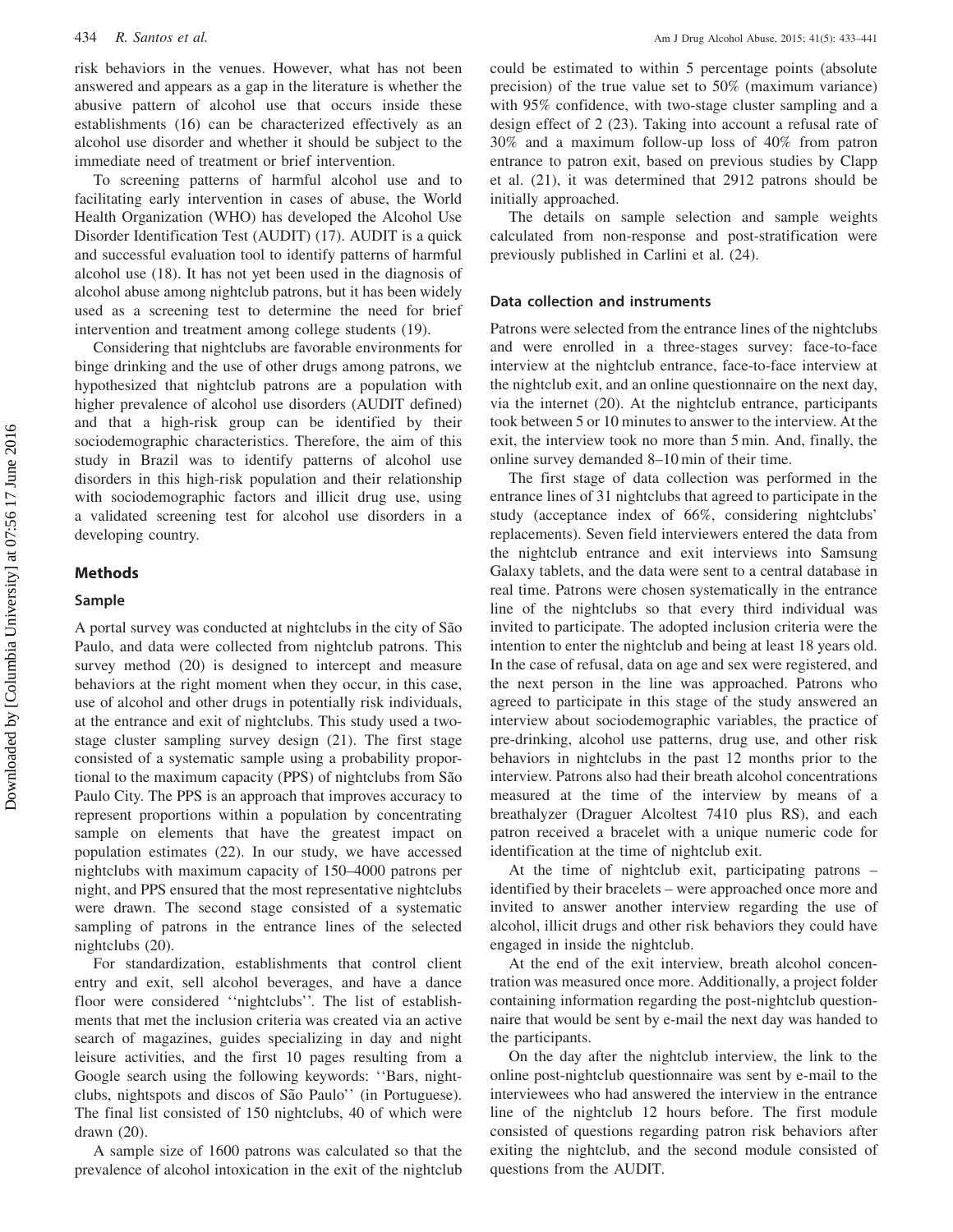<span id="page-3-0"></span>Figure 1. Flowchart for patron's recruitment and data collection in three time points, São Paulo, Brazil, 2013.



A flowchart of the three steps described at this manuscript and number of participants is presented as Figure 1.

The analyses of this manuscript were based on data collected at two stages of the project and by means of two instruments. Specifically, sociodemographic data and data on the history of drug use were collected during the portal survey at the entrance of the nightclubs, whereas AUDIT information was collected the day after the nightclub interview by means of a self-administered on-line questionnaire that was accessed via the individualized link sent to the participants by e-mail.

#### Variables

For statistical analysis, the outcome variable ''Classification of alcohol use disorders'', obtained from the patrons' score in

the 10-item AUDIT, was used to describe the profile of alcohol abusers in São Paulo nightclubs and the associated factors. Specifically, AUDIT scores of 0–7 were determined as low risk, 8–14 as risk, 15–19 as harmful alcohol use, and 20–40 as alcohol dependence [\(25](#page-9-0)).

Sociodemographic variables, collected at the nightclub entrances in face-to-face interviews, were evaluated as explanatory variables and included (i) "Sex" (male; female); (ii) ''Age range'' (18–24 years; 25–34 years; 35–44 years; 45 years and above); (iii) "Occupation" (formal employment; informal employment; exclusively studying; unemployed, seeking work; unemployed, not seeking work; retired); (iv) ''Marital status'' (single; married/stable relationship; separated/divorced/widowed); (v) ''Education level'' (none to incomplete high school; complete high school; higher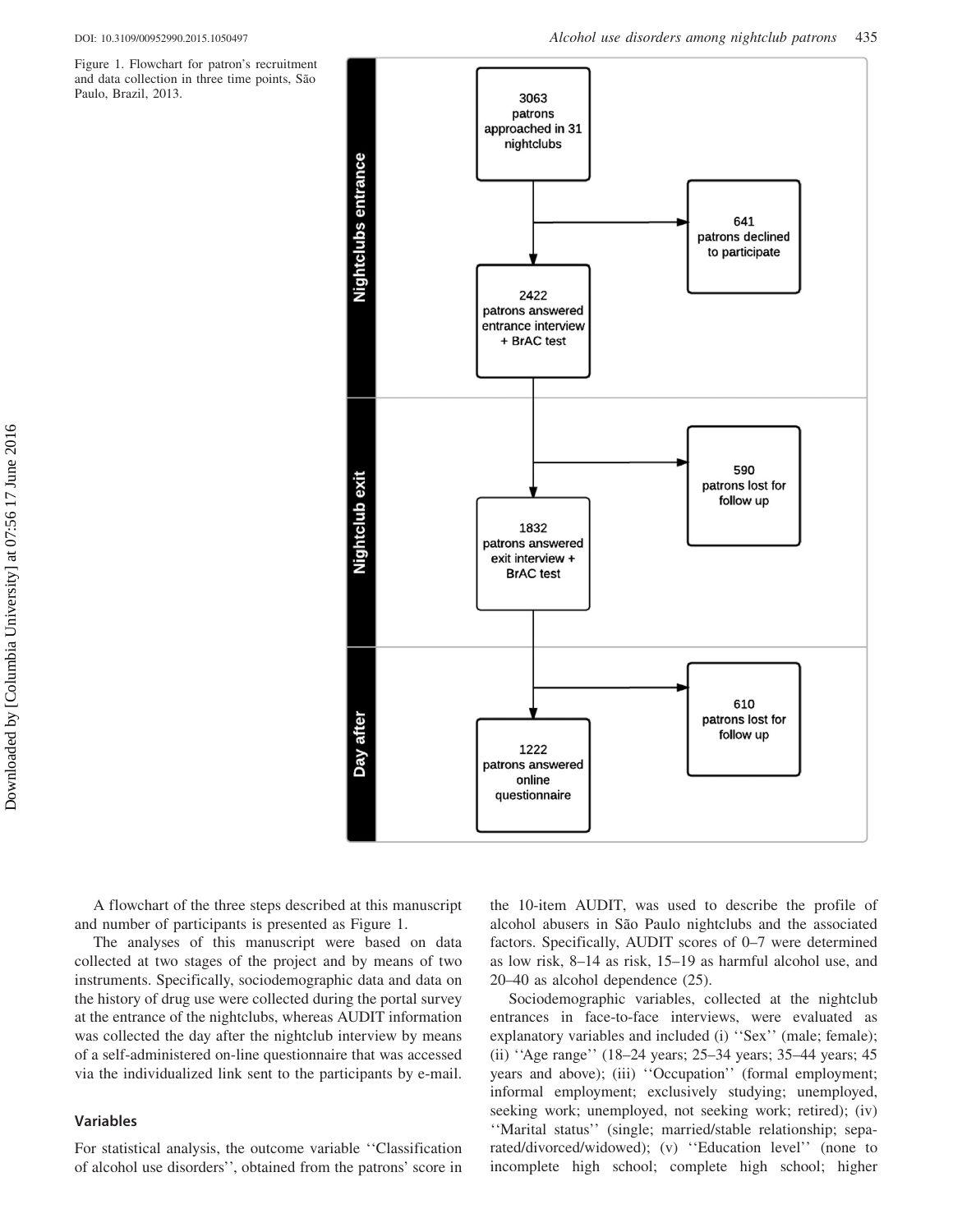education; graduate degree); and (vi) ''Socioeconomic status'' (A; B; C; D/E). In the variable ''Education level'', patrons were distributed according to their highest degree. The variable ''Socioeconomic status'' was obtained according to the Brazilian Population Studies Association (Associação Brasileira de Estudos Populacionais – (ABEP, 2012), and strata were classified into  $A = high$ ; B = upper-middle,  $C =$  middle, D = lower-middle, E = low. Strata D and E were grouped.

The variables of illicit drug use – ''Marijuana'', ''Cocaine'', ''Ecstasy'', ''Crack'', ''Inhalants'', ''Ketamine'', ''Methamphetamine'', ''Other amphetamines'', ''Tranquilizers'' and ''Hallucinogens'' – refer to the consumption of these drugs in the past 12 months, coded as dichotomous variable (yes/no).

### Statistical analysis

We computed weights for nightclubs, weights for patrons within a nightclub and overall patron weights. Post-stratification adjustments were made using the information about the sex of all customers present at each nightclub (a total of 23,100 patrons were present in the 31 nightclubs on the days of data collection, with 59% men and 41% women). Nonparticipation adjustment rates for the nightclub weights were also calculated and described in details in Carlini et al. [\(24](#page-9-0)).

Descriptive comparative analysis of the distribution of sociodemographic variables and illicit drug use by classification of alcohol use according to AUDIT was performed by means of the Chi-squared test, considering the complex structure in the sampling plan. An ordered logit regression model, which consists of a logistic regression for polytomic ordinal responses, was used to evaluate the simultaneous effect of sociodemographic variables on the classification of alcohol use. According to Wooldridge [\(26](#page-9-0)), the ordered logit serves to construct a model in which each individual's level of real consumption (non-observable or latent variable) is classified into one of the risk levels (low risk, risk, harmful, and dependence), the probability of which depends on their sociodemographic profile.

Analyses were performed using SPSS 20.0 and Stata 12 statistics software, considering the structure of the sampling plan.

#### Ethics

This study was approved by the Research Ethics Committee of the Federal University of São Paulo (Nr. 21477) and was conducted in 2013. No financial compensation was provided to the participants, as it is not allowed in Brazil, as designated by the National Health Council, at the Resolution 196/96, which deals with regulatory guidelines and standards for research involving human subjects. Before beginning the interview, selected patrons were informed about the objectives of the study and were invited to participate.

They were told that it was a scientific study about alcohol and drug use among nightclub patrons in the city of São Paulo, carried out by UNIFESP and that their participation would allow researchers and policy makers to understand the nightlife scenario and risk exposure. The anonymity and confidentiality of their answers were ensured, and no personal

data other than first name, e-mail address and phone number was asked, as requested by Ethics Committee, to guarantee data protection, given the sensitive nature of the questions and the information of illicit behaviors. Then, it was explained that if they agreed to participate in the study, they would be contacted in three moments: entrance of the nightclub (faceto-face interview), exit (face-to-face interview) and on the day after (online interview). Also they were told that they would be asked to use a breathalyzer in the entrance and exit of the nightclub, so researchers could collect data on alcohol use. To avoid potential coercion they were clearly told that: ''You are not obligated to participate and if you decide not to participate, nothing will happen to you. Your participation is voluntary and you can withdraw from the study at any time''.

Individuals with significant signs of severe intoxication, according to the screening guidelines described by Perham et al. [\(27\)](#page-9-0), were not interviewed in the entrance or exit of the nightclub to avoid potential coercion.

On the day-after survey the participants read the consent term at the website and opted, again, to participate or not by clicking their option in the screen. All the procedures were approved by the Federal University of São Paulo Ethics Committee after the principal investigator have complied with the recommendations and requirements of Brazilian legislation for research in humans subjects. Details about the study protocol can be found at www.baladacomciencia.com.br.

#### Results

A total of 3063 patrons of the 31 nightclubs were recruited to answer questions in the entrance and exit portal surveys. An entrance acceptance rate of 80% generated a sample of 2422 of completed entrance interviews and a follow-up rate of 76%, representing 1832 complete exit interviews [\(Figure 1](#page-3-0)). Individuals with significant signs of severe intoxication, according to the screening guidelines described by Perham et al. ([27\)](#page-9-0), were not interviewed in the entrance  $(n = 16)$  or exit ( $n = 67$ ). At the exit survey, reasons for missed interviews were refusal to participate  $(n = 12, 2.1\%)$ , inability to respond because of severe intoxication ( $n = 67$ , 11.3%) and loss to follow-up ( $n = 511, 86.6\%$ ), defined as those participants who answered to the nightclub entrance questionnaire but left the establishment without being identified by the field interviewers.

Of the 1832 patrons who answered the exit survey the exit about continuing the study the next day, 1222 (67%) answered the first module of the online post-nightclub questionnaire (post-nightclub behavior) 24 h after nightclub data collection [\(Figure 1](#page-3-0)), of which 1057 (58%) fully answered the second module (AUDIT).

[Table 1](#page-5-0) shows the distribution of the interviewed nightclub patrons according to sociodemographic variables and the classification of alcohol use. Approximately 57% of the patrons were classified as low-risk alcohol use. All the others were classified in at least one of the three levels of alcohol use disorders (harmful, hazardous or dependence).

Of all interviewed patrons, 53.6% were male, 56.5% had formal employment, 53.9% had completed high school education, and 57.4% belonged to socioeconomic stratum B.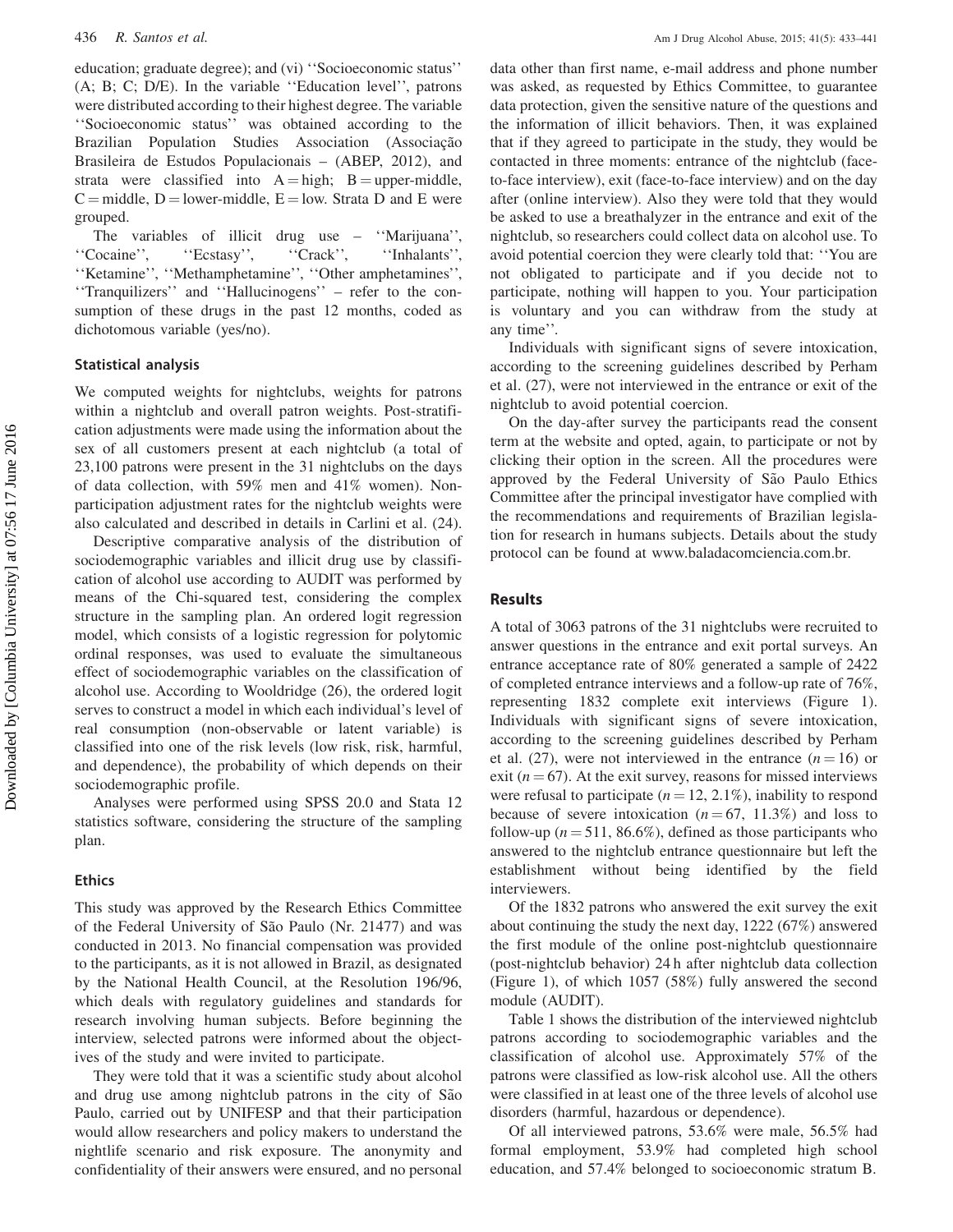<span id="page-5-0"></span>Table 1. Distribution of nightclub patrons according to sociodemographic variables and the classification of alcohol use disorder  $(n = 1057)$ . São Paulo, 2013.

|                                 | Classification of alcohol use disorder |                |                   |                |                    |                  |             |                  |                 |                  |
|---------------------------------|----------------------------------------|----------------|-------------------|----------------|--------------------|------------------|-------------|------------------|-----------------|------------------|
|                                 | Low risk <sup>a</sup>                  |                | Risk <sup>b</sup> |                | Harmful            |                  | Dependenced |                  | Total           |                  |
| Sociodemographic variables      | $\mathbf{wg}\%$                        | $\,$           | $wg\%$            | $\,$           | $\underline{wg}\%$ | $\boldsymbol{n}$ | wg%         | $\boldsymbol{n}$ | $\mathbf{wg}\%$ | $\boldsymbol{n}$ |
| <b>Sex</b>                      |                                        |                |                   |                |                    |                  |             |                  |                 |                  |
| Male                            | 48.3                                   | 307            | 59.1              | 210            | 63.9               | 69               | 64.0        | 21               | 53.6            | 607              |
| Female                          | 51.7                                   | 284            | 40.9              | 124            | 36.1               | 31               | 36.0        | 11               | 46.4            | 450              |
| $F(2.60) = 2.27$ ; $p = 0.112$  |                                        |                |                   |                |                    |                  |             |                  |                 |                  |
| Age range                       |                                        |                |                   |                |                    |                  |             |                  |                 |                  |
| $18-24$ years                   | 44.3                                   | 262            | 57.8              | 199            | 60.7               | 60               | 56.9        | 18               | 50.4            | 539              |
| $25-34$ years                   | 38.4                                   | 224            | 35.6              | 115            | 29.7               | 30               | 34.7        | 10               | 36.6            | 379              |
| $35-44$ years                   | 14.3                                   | 89             | 3.3               | 11             | 9.6                | 10               | 8.3         | $\overline{4}$   | 10.3            | 114              |
| 45 years and above              | 2.9                                    | 16             | 3.3               | $\overline{Q}$ | 0.0                | $\boldsymbol{0}$ | 0.0         | $\boldsymbol{0}$ | 2.7             | 25               |
| $F(4.129) = 2.53$ ; $p = 0.040$ |                                        |                |                   |                |                    |                  |             |                  |                 |                  |
| Occupation                      |                                        |                |                   |                |                    |                  |             |                  |                 |                  |
| Formal employment               | 57.5                                   | 343            | 54.4              | 183            | 53.5               | 52               | 66.2        | 20               | 56.5            | 598              |
| Informal employment             | 24.8                                   | 142            | 18.7              | 64             | 22.4               | 24               | 19.9        | 6                | 22.5            | 236              |
| Exclusively studying            | 11.1                                   | 63             | 19.4              | 59             | 15.6               | 17               | 12.3        | 5                | 14.1            | 144              |
| Unemployed, seeking work        | 4.2                                    | 25             | 4.7               | 18             | 6.6                | 5                | 1.6         | $\mathbf{1}$     | 4.5             | 49               |
| Unemployed, not seeking work    | 2.1                                    | 15             | 2.8               | 10             | 1.9                | $\mathfrak{2}$   | 0.0         | $\overline{0}$   | 2.3             | 27               |
| Retired                         | 0.3                                    | $\overline{2}$ | 0.0               | $\Omega$       | 0.0                | $\overline{0}$   | 0.0         | $\overline{0}$   | 0.2             | $\overline{2}$   |
| $F(8.246) = 1.05$ ; $p = 0.400$ |                                        |                |                   |                |                    |                  |             |                  |                 |                  |
| Marital status                  |                                        |                |                   |                |                    |                  |             |                  |                 |                  |
| Single                          | 86.7                                   | 511            | 93.5              | 313            | 95.9               | 95               | 94.4        | 29               | 89.9            | 948              |
| Married/stable relationship     | 8.5                                    | 53             | 4.4               | 15             | 3.4                | 4                | 3.4         | $\mathfrak{2}$   | 6.6             | 74               |
| Separated/divorced/widowed      | 4.8                                    | 25             | 2.0               | 5              | 0.7                | $\mathbf{1}$     | 2.2         | $\mathbf{1}$     | 3.5             | 32               |
| $F(5.148) = 3.11$ ; $p = 0.011$ |                                        |                |                   |                |                    |                  |             |                  |                 |                  |
| <b>Education</b> level          |                                        |                |                   |                |                    |                  |             |                  |                 |                  |
| None to incomplete high school  | 2.6                                    | 16             | 2.1               | 7              | 2.3                | 3                | 3.8         | 2                | 2.5             | 28               |
| Complete high school            | 49.5                                   | 291            | 58.9              | 195            | 63.9               | 59               | 54.4        | 19               | 53.9            | 564              |
| Complete higher education       | 35.7                                   | 204            | 31.7              | 103            | 29.1               | 32               | 35.1        | 8                | 33.8            | 347              |
| Graduate degree                 | 12.2                                   | 71             | 7.2               | 26             | 4.7                | 5                | 6.6         | 3                | 9.8             | 105              |
| $F(6.176) = 1.41$ ; $p = 0.215$ |                                        |                |                   |                |                    |                  |             |                  |                 |                  |
| Socioeconomic status (SES)      |                                        |                |                   |                |                    |                  |             |                  |                 |                  |
| A                               | 27.8                                   | 149            | 28.0              | 96             | 27.3               | 30               | 45.3        | 14               | 28.4            | 289              |
| $\mathbf B$                     | 57.5                                   | 348            | 57.8              | 190            | 61.1               | 58               | 42.4        | 13               | 57.4            | 609              |
| $\mathbf C$                     | 14.0                                   | 88             | 13.0              | 45             | 11.6               | 12               | 12.3        | 5                | 13.4            | 150              |
| D/E                             | 0.7                                    | 6              | 1.3               | 3              | 0.0                | $\boldsymbol{0}$ | 0.0         | $\boldsymbol{0}$ | 0.8             | 9                |
| $F(5.157) = 0.78; p = 0.57$     |                                        |                |                   |                |                    |                  |             |                  |                 |                  |
| Total*                          | 56.6                                   | 591            | 31.1              | 334            | 9.1                | 100              | 3.2         | 32               | 100.0           | 1057             |

\*wg%, weighted prevalence considering sample weights; <sup>a</sup>AUDIT score between 0 and 7; <sup>b</sup>AUDIT score between 8 and 14; <sup>c</sup>AUDIT score between 15 and 19;  $\rm ^{d}AUDIT$  score between 20 and 40; SES (A = high; B = upper-middle, C = middle, D = lower-middle, E = low).

Further, according to Table 1, only the AUDIT classification, age range ( $p = 0.040$ ) and marital status ( $p = 0.011$ ) were associated. Notably, there was a lower prevalence of singles in the group of low-risk use (86.7%) compared to the other groups (above 93%). With regard to age range, there were more patrons aged 35 years and above in the group of low-risk use (17.3%) compared to the other groups (below 10%).

According to [Table 2,](#page-6-0) there was an association between the classification of alcohol use and the use of illicit drugs. Of note, the use of marijuana, cocaine and inhalants increased with increased severity of the alcohol use pattern. Thus, patrons classified as ''low-risk alcohol use'' exhibited a lower percentage of use of the above drugs compared to individuals with consumption patterns classified as risk, harmful or dependence.

As observed in [Table 3,](#page-7-0) the variables sex ( $p = 0.020$ ), age range ( $p = 0.014$ ), marital status ( $p = 0.031$ ) and education level ( $p = 0.011$ ) remained in the final model. Patrons aged 35 years and above were 52% less likely to have higher alcohol use disorders levels than younger individuals. Furthermore,

individuals with a graduate degree had 43% lower chance to exhibit more problematic alcohol use than individuals with lower education levels. Additionally, men exhibited 1.68 times higher chances for problematic alcohol use than women, and singles had a 71% higher chance for problematic alcohol use than individuals who were married, in a stable relationship, separated, widowed or divorced.

[Figure 2](#page-7-0) shows that the factors "male" (sex) and "single" (marital status) were risk factors and that the factors ''35 years and above'' (age range) and ''graduate degree'' (education level) were protective factors for a high-risk pattern of alcohol use. Therefore, the individuals at highest risk (male, single, below 35 years of age, and with no graduate degree) had a 45.9% chance of belonging to the category of low-risk use and a 37.1% chance of belonging to the category of high-risk use. Patrons with a low-risk profile (female, non-single, 35 years of age and above, and with a graduate degree) had an 89.8% chance of belonging to the category low-risk use and, consequently, only an 8.2% chance of belonging to the category high-risk use.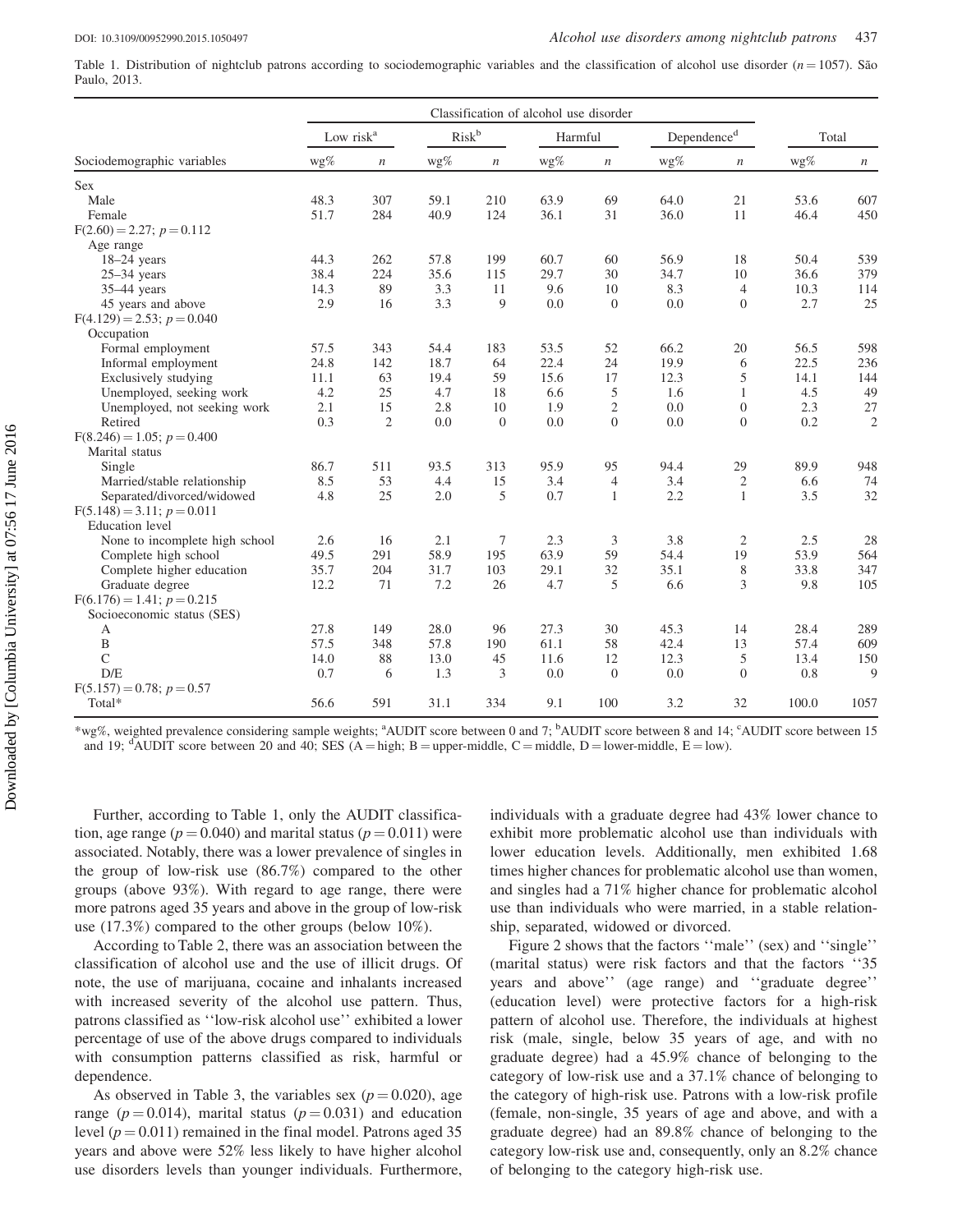<span id="page-6-0"></span>Table 2. Patron distribution by drug use (in the past 12 months) according to the classification of alcohol use disorder ( $n = 1057$ ). Odds ratio estimates for the ordered logit model. São Paulo, 2013.

|                                | Classification of alcohol use disorder |              |                 |                  |                          |                  |                         |      |       |                |       |                  |
|--------------------------------|----------------------------------------|--------------|-----------------|------------------|--------------------------|------------------|-------------------------|------|-------|----------------|-------|------------------|
|                                | Low risk <sup>a</sup>                  |              | $Risk^b$        |                  | $\mbox{Harmful}^{\rm c}$ |                  | Dependence <sup>d</sup> |      | Total |                |       |                  |
| Illicit drugs                  | $\mathbf{wg}\%$                        | $\,$         | $\mathbf{wg}\%$ | $\boldsymbol{n}$ | wg%                      | $\boldsymbol{n}$ | $\mathbf{wg}\%$         | $\,$ | wg%   | $\sqrt{n}$     | $OR*$ | $\boldsymbol{p}$ |
| Marijuana                      |                                        |              |                 |                  |                          |                  |                         |      |       |                |       |                  |
| N <sub>o</sub>                 | 78.6                                   | 459          | 50.7            | 172              | 48.3                     | 51               | 41.5                    | 15   | 66.0  | 697            | 1.00  |                  |
| Yes                            | 21.4                                   | 129          | 49.3            | 161              | 51.7                     | 49               | 58.5                    | 17   | 34.0  | 356            | 2.64  | < 0.001          |
| $F(3.83) = 31.67; p < 0.001$   |                                        |              |                 |                  |                          |                  |                         |      |       |                |       |                  |
| Cocaine                        |                                        |              |                 |                  |                          |                  |                         |      |       |                |       |                  |
| N <sub>0</sub>                 | 97.5                                   | 569          | 91.3            | 300              | 88.7                     | 88               | 78.3                    | 24   | 94.2  | 981            | 1.00  |                  |
| Yes                            | 2.5                                    | 20           | 8.7             | 32               | 11.3                     | 12               | 21.7                    | 8    | 5.8   | 72             | 2.42  | < 0.001          |
| $F(3.81) = 8.26; p < 0.001$    |                                        |              |                 |                  |                          |                  |                         |      |       |                |       |                  |
| Ecstasy                        |                                        |              |                 |                  |                          |                  |                         |      |       |                |       |                  |
| N <sub>o</sub>                 | 92.2                                   | 536          | 86.2            | 287              | 83.4                     | 84               | 78.5                    | 24   | 89.1  | 931            | 1.00  |                  |
| Yes                            | 7.8                                    | 53           | 13.8            | 46               | 16.6                     | 16               | 21.5                    | 8    | 10.9  | 123            | 0.80  | 0.363            |
| $F(3.81) = 4.9; p = 0.005$     |                                        |              |                 |                  |                          |                  |                         |      |       |                |       |                  |
| Crack                          |                                        |              |                 |                  |                          |                  |                         |      |       |                |       |                  |
| N <sub>0</sub>                 | 99.9                                   | 588          | 99.8            | 327              | 99.4                     | 99               | 98.3                    | 31   | 99.8  | 1.045          | 1.00  |                  |
| Yes                            | 0.1                                    | $\mathbf{1}$ | 0.2             | $\mathbf{1}$     | 0.6                      | $\mathbf{1}$     | 1.7                     | -1   | 0.2   | $\overline{4}$ | 4.38  | 0.305            |
| $F(2.58) = 3.04; p = 0.057$    |                                        |              |                 |                  |                          |                  |                         |      |       |                |       |                  |
| <b>Inhalants</b>               |                                        |              |                 |                  |                          |                  |                         |      |       |                |       |                  |
| N <sub>o</sub>                 | 94.3                                   | 555          | 85.7            | 277              | 74.2                     | 75               | 82.5                    | 27   | 89.4  | 934            | 1.00  |                  |
| Yes                            | 5.7                                    | 34           | 14.3            | 56               | 25.8                     | 25               | 17.5                    | 5    | 10.6  | 120            | 1.78  | 0.042            |
| $F(2.60) = 9.77$ ; $p < 0.001$ |                                        |              |                 |                  |                          |                  |                         |      |       |                |       |                  |
| Ketamine                       |                                        |              |                 |                  |                          |                  |                         |      |       |                |       |                  |
| N <sub>0</sub>                 | 98.0                                   | 571          | 98.3            | 324              | 94.9                     | 95               | 93.1                    | 30   | 97.6  | 1.020          | 1.00  |                  |
| Yes                            | 2.0                                    | 17           | 1.7             | 8                | 5.1                      | 5                | 6.9                     | 2    | 2.4   | 32             | 0.40  | 0.103            |
| $F(3.79) = 2.67$ ; $p = 0.061$ |                                        |              |                 |                  |                          |                  |                         |      |       |                |       |                  |
| Methamphetamine                |                                        |              |                 |                  |                          |                  |                         |      |       |                |       |                  |
| No                             | 99.0                                   | 582          | 97.4            | 324              | 94.4                     | 95               | 97.8                    | 31   | 98.0  | 1.032          | 1.00  |                  |
| Yes                            | 1.0                                    | $\tau$       | 2.6             | 9                | 5.6                      | 5                | 2.2                     | 1    | 2.0   | 22             | 1.33  | 0.103            |
| $F(3.85) = 4.18$ ; $p = 0.009$ |                                        |              |                 |                  |                          |                  |                         |      |       |                |       |                  |
| Other amphetamines             |                                        |              |                 |                  |                          |                  |                         |      |       |                |       |                  |
| N <sub>0</sub>                 | 98.2                                   | 579          | 98.0            | 325              | 94.2                     | 95               | 93.5                    | 30   | 97.6  | 1.029          | 1.00  |                  |
| Yes                            | 1.8                                    | 9            | 2.0             | 8                | 5.8                      | 5                | 6.5                     | 2    | 2.4   | 24             | 1.42  | 0.463            |
| $F(2.62) = 2.6; p = 0.081$     |                                        |              |                 |                  |                          |                  |                         |      |       |                |       |                  |
| Tranquilizers                  |                                        |              |                 |                  |                          |                  |                         |      |       |                |       |                  |
| N <sub>0</sub>                 | 96.3                                   | 566          | 96.6            | 322              | 88.4                     | 91               | 98.3                    | 31   | 95.7  | 1.010          | 1.00  |                  |
| Yes                            | 3.7                                    | 23           | 3.4             | 10               | 11.6                     | 9                | 1.7                     | -1   | 4.3   | 43             | 1.89  | 0.069            |
| $F(2.71) = 3.38; p = 0.032$    |                                        |              |                 |                  |                          |                  |                         |      |       |                |       |                  |
| Hallucinogens                  |                                        |              |                 |                  |                          |                  |                         |      |       |                |       |                  |
| N <sub>0</sub>                 | 92.5                                   | 548          | 83.2            | 280              | 79.4                     | 84               | 79.9                    | 25   | 88.0  | 937            | 1.00  |                  |
| Yes                            | 7.5                                    | 40           | 16.8            | 52               | 20.6                     | 16               | 20.1                    | 7    | 12.0  | 115            | 1.14  | 0.469            |
| $F(2.72) = 9.11$ ; $p < 0.001$ |                                        |              |                 |                  |                          |                  |                         |      |       |                |       |                  |

\*OR adjusted simultaneously for all the listed variables; <sup>a</sup>AUDIT score between 0 and 7; <sup>b</sup>AUDIT score between 8 and 14; <sup>c</sup>AUDIT score between 15 and 19; <sup>d</sup>AUDIT score between 20 and 40.

#### **Discussion**

The results presented here are part of the first epidemiological survey in Brazil on patterns of alcohol, drug use and risk behaviors at nightclubs. This complex study was designed with multi-stage data collection and used multiple instruments and technologies. The results exhibited in this manuscript address the association of sociodemographic factors and illicit drug use with the classification of alcohol use disorders in nightclub patrons. High-risk groups in respect to alcohol abuse were identified, suggesting that half of this group needs urgent brief intervention or regular treatment, according to the guidelines of WHO for AUDIT screening ([17\)](#page-9-0).

The main findings of this study include the 43.4% prevalence of patrons with alcohol use-related disorders (AUDIT score  $\geq$ 8), the lower prevalence of single individuals in the low-risk consumption group in respect to the other groups, the higher prevalence of individuals aged 35 years and above in the group of low-risk consumption, male sex and

single marital status as risk factors, graduate degree and age above 35 years as protective factors, and the relevant association between alcohol use and illicit drug use in the past year (i.e. marijuana, cocaine, ecstasy, inhalants, methamphetamines, tranquilizers and hallucinogens).

The prevalence of 43.4% of alcohol use-related disorders detected in this study is significantly higher compared to the 18.4% found in the general population, as measured in a study conducted with the use of AUDIT in South Brazil [\(28](#page-9-0)). This difference in the prevalence of alcohol use-related disorders could be explained by the profile of nightclub patrons, who are usually identified as the high-risk population for alcohol abuse because they are more exposed to alcohol and illicit drug use, and by the higher permissiveness of both the establishments and the culture in respect to abusive con-sumption ([13,29–31\)](#page-9-0).

In the extreme of alcohol use-related disorders is the alcohol dependence, whose prevalence found in the present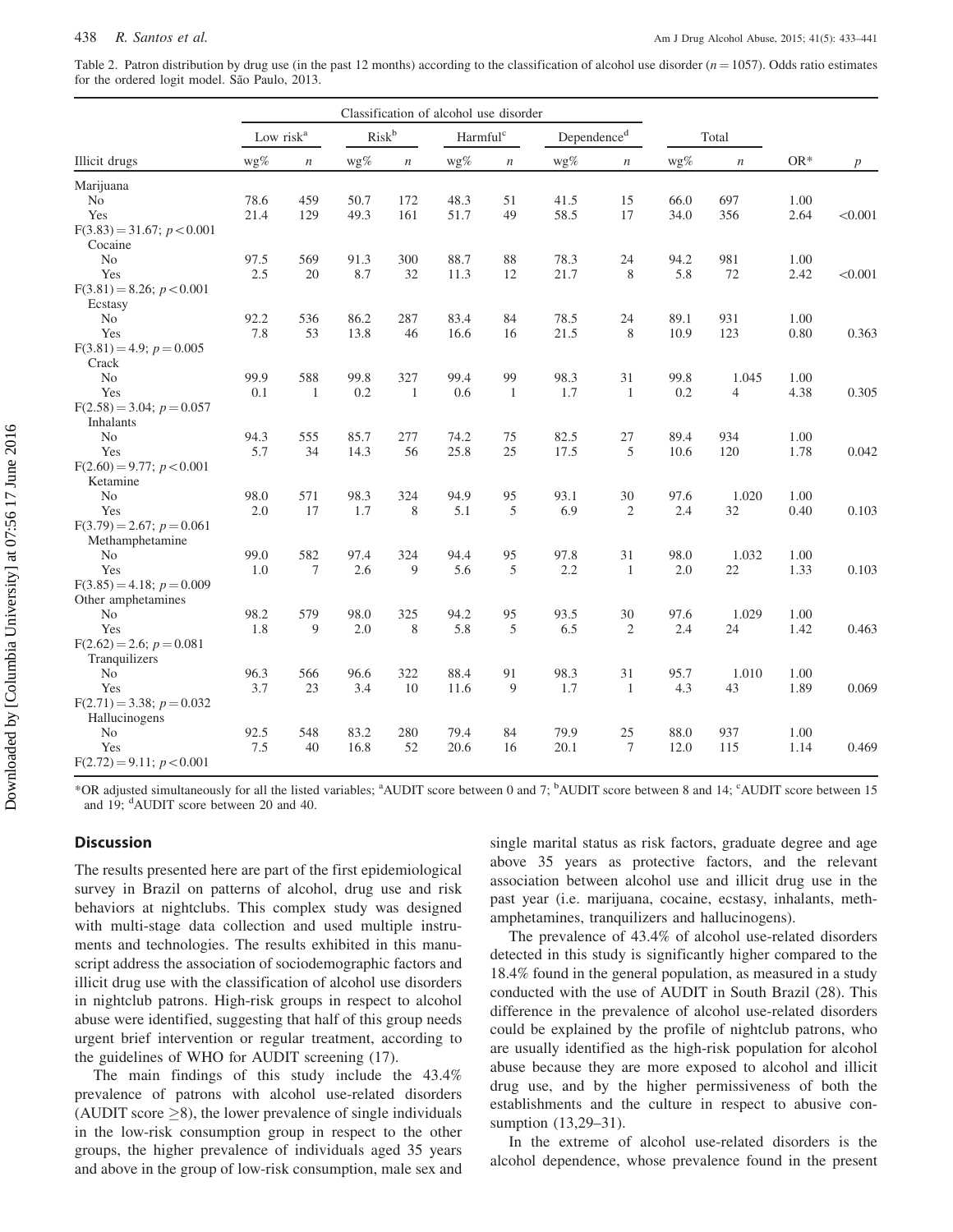<span id="page-7-0"></span>Table 3. Odds ratio estimates and 95% confidence intervals (95% CI) of the full and final model of the ordered logit regression for the association of alcohol use disorder (AUDIT) and sociodemographic data from 1057 nightclub patrons interviewed in São Paulo, 2013.

|                                | Full model    |                          |                          |                          |               |                          | Final model              |                          |                          |               |  |
|--------------------------------|---------------|--------------------------|--------------------------|--------------------------|---------------|--------------------------|--------------------------|--------------------------|--------------------------|---------------|--|
| Variables                      | Odds<br>ratio | Standard<br>error        | $\boldsymbol{t}$         | $\boldsymbol{p}$         | 95% CI        | Odds<br>ratio            | Standard<br>error        | $\mathfrak{t}$           | $\boldsymbol{p}$         | 95% CI        |  |
| <b>Sex</b>                     |               |                          |                          |                          |               |                          |                          |                          |                          |               |  |
| Male                           | 1.73          | 0.35                     | 2.67                     | 0.012                    | $1.14 - 2.63$ | 1.68                     | 0.36                     | 2.45                     | 0.020                    | $1.09 - 2.60$ |  |
| Female                         | Ref           |                          |                          |                          |               | Ref                      |                          | -                        |                          |               |  |
| Age range                      |               |                          |                          |                          |               |                          |                          |                          |                          |               |  |
| $18-24$ years                  | 1.25          | 0.23                     | 1.21                     | 0.236                    | $0.86 - 1.84$ | 1.00                     | $\overline{\phantom{0}}$ | -                        | ns                       |               |  |
| $25-34$ years                  | Ref           | $\equiv$                 |                          |                          |               | Ref                      | $\overline{\phantom{m}}$ | $\overline{\phantom{0}}$ | $\overline{\phantom{0}}$ |               |  |
| 35 years and above             | 0.55          | 0.18                     | $-1.84$                  | 0.076                    | $0.28 - 1.07$ | 0.48                     | 0.13                     | $-2.61$                  | 0.014                    | $0.27 - 0.85$ |  |
| Occupation                     |               |                          |                          |                          |               |                          |                          |                          |                          |               |  |
| Formal employment/retired      | Ref           | $\overline{\phantom{a}}$ |                          |                          |               |                          |                          |                          |                          |               |  |
| Informal employment            | 0.86          | 0.11                     | $-1.11$                  | 0.275                    | $0.66 - 1.13$ |                          |                          |                          |                          |               |  |
| Exclusively studying           | 1.26          | 0.29                     | 1.00                     | 0.325                    | $0.79 - 2.01$ |                          |                          |                          |                          |               |  |
| Unemployed, seeking work       | 1.24          | 0.39                     | 0.67                     | 0.507                    | $0.65 - 2.37$ |                          |                          |                          |                          |               |  |
| Unemployed, not seeking work   | 1.03          | 0.40                     | 0.08                     | 0.938                    | $0.47 - 2.27$ |                          |                          |                          |                          |               |  |
| Marital status                 |               |                          |                          |                          |               |                          |                          |                          |                          |               |  |
| Single                         | 1.48          | 0.46                     | 1.28                     | 0.212                    | $0.79 - 2.79$ | 1.71                     | 0.40                     | 2.26                     | 0.031                    | $1.05 - 2.76$ |  |
| Married/stable relationship    | Ref           | $-$                      |                          | $\overline{\phantom{m}}$ |               | Ref                      | $\overline{\phantom{0}}$ | $\overline{\phantom{0}}$ | $\overline{\phantom{0}}$ |               |  |
| Separated/divorced/widowed     | 0.94          | 0.43                     | $-0.15$                  | 0.885                    | $0.37 - 2.38$ | 1.00                     | $\overline{\phantom{0}}$ | -                        | ns                       |               |  |
| Education level                |               |                          |                          |                          |               |                          |                          |                          |                          |               |  |
| None to incomplete high school | 0.71          | 0.33                     | $-0.75$                  | 0.456                    | $0.28 - 1.81$ | 1.00                     | $\overline{\phantom{0}}$ | $\overline{\phantom{0}}$ | ns                       |               |  |
| Complete high school           | Ref           | $\overline{\phantom{0}}$ | $\qquad \qquad -$        | $\qquad \qquad -$        |               | Ref                      | $\overline{\phantom{m}}$ | -                        | -                        |               |  |
| Complete higher education      | 0.92          | 0.17                     | $-0.43$                  | 0.667                    | $0.64 - 1.34$ | 1.00                     | $\overline{\phantom{m}}$ |                          | ns                       |               |  |
| Graduate degree                | 0.61          | 0.15                     | $-1.94$                  | 0.062                    | $0.37 - 1.03$ | 0.57                     | 0.12                     | $-2.70$                  | 0.011                    | $0.38 - 0.87$ |  |
| Socioeconomic status (SES)     |               |                          |                          |                          |               |                          |                          |                          |                          |               |  |
| А                              | 1.07          | 0.16                     | 0.47                     | 0.641                    | $0.79 - 1.46$ |                          |                          |                          |                          |               |  |
| B                              | Ref           | $\overline{\phantom{m}}$ | $\overline{\phantom{0}}$ | $-$                      |               | $\overline{\phantom{0}}$ | $\overline{\phantom{m}}$ | $\overline{\phantom{0}}$ | $\overline{\phantom{0}}$ |               |  |
| $\mathsf{C}$                   | 0.81          | 0.20                     | $-0.87$                  | 0.393                    | $0.49 - 1.33$ |                          |                          |                          |                          |               |  |
| D/E                            | 1.08          | 0.45                     | 0.19                     | 0.852                    | $0.46 - 2.55$ |                          |                          |                          |                          |               |  |

SES: A = high; B = upper-middle, C = middle, D = lower-middle, E = low.



Figure 2. Graphic view of the odds ratios and 95% confidence intervals in the final ordered logit model with alcohol use disorder (AUDIT) as the outcome variable and sociodemographic variables as the explanatory variables among 1057 nightclub patrons in São Paulo City, 2013.

study was 3.2%. Even though the prevalence of alcohol dependence was below that of the general population, which is 9% according to the First National Survey on patterns of alcohol consumption in the Brazilian population ([32\)](#page-9-0), the higher percentage of young adults in the sample, who are known to exhibit a very low prevalence of dependence, must be considered. Specifically, alcohol dependence has a long latency and is thus usually detected at more advanced ages [\(33](#page-9-0)). However, it is important to notice that most of the Brazilian general population surveys used screening test different from AUDIT (such as HABLAS or SAMSHA household questionnaires), what limit most comparisons.

In the present study, men had a 68% higher chance of using alcohol than women, a value that was lower than that reported for the general population of South Brazil ([28\)](#page-9-0), where men had a 218% higher chance of using alcohol than women. This finding suggests that female nightclub patrons have a consumption profile more similar to that of men and less similar to that of the general female population.

The risk factors for alcohol use detected among nightclub patrons in the present study are also compatible with international findings on the general population, where a higher degree of alcohol use was associated with single marital status, male sex, and younger population [\(34](#page-9-0),[35\)](#page-9-0).

The high prevalence of illicit drug use among nightclub patrons suggests that this group is more exposed to the physical and legal consequences of substance use, thus exceeding all prevalence values reported in representative studies of the Brazilian population [\(36](#page-9-0)). Furthermore, the use of illicit drugs was associated with high-risk profiles of alcohol use. This finding is in agreement with a study conducted in Australia, where individuals with alcohol userelated disorders were 15 times more prone to abusing other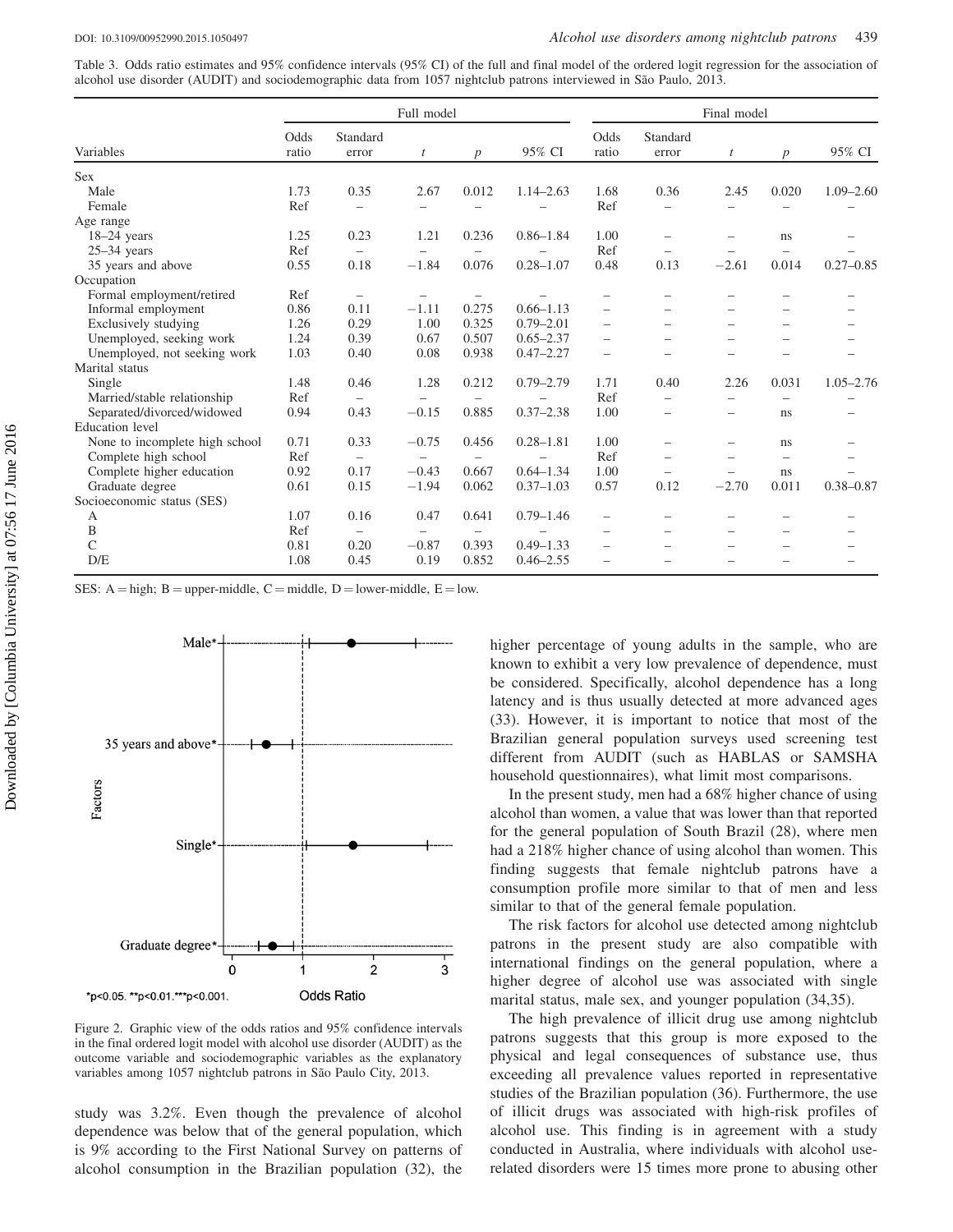<span id="page-8-0"></span>drugs compared to the young adult population with no alcohol use-related disorders [\(37](#page-9-0)).

The results of the present study on nightclub patrons are alarming and indicate that they are, in fact, a high-risk group for drug use. Our results point to a group that present a high level of any alcohol use disorder that need clinical treatment or brief intervention, depending on the gravity of the identified disorder. An example that has demonstrated important results among college alcohol abusers in Australia, New Zealand and United Kingdom was the online social norms interventions to reduce abusive alcohol use [\(19](#page-9-0),[38\)](#page-9-0). The same is true for brief intervention and referral for treatment among young adults in emergency department ([39\)](#page-9-0) and adolescents in schools ([40\)](#page-9-0). The Brazilian government, through the National Secretariat of Drug Policies (SENAD), maintains a free public service hot line  $(VIVA-VOZ<sup>1</sup>)$  that offers screening and brief intervention for alcohol and drug use throughout the Brazilian territory and reports, for each location, a closer address for public treatment to alcohol abuse and dependence. This service is little known among potential customers and certainly deserves to be better publicized in nightclubs. Therefore, it is essential that nightclubs in Brazil provide posters, boarders or flyers publicizing these existing governmental free services.

Moreover, public intervention policies specifically aimed at this population will be necessary to control the consequences related to alcohol and illicit drug abuse, such as risky sexual behavior (higher risks of unprotected sex and sexual violence), physical violence related to drug use, drunk driving, and individual harmful consequences (for example, alcohol intoxication and impairment of daily activities). According to Calafat et al. ([41\)](#page-9-0), there are several types of intervention strategies that can contribute to the reduction of alcohol and other drug use in nightclubs, such as the implementation of nightclub staff training programs, the control of nightclub opening hours and capacity, community interventions, improvements of the inside and outside environments, the control of operating licenses, and programs to fight drunk driving.

The implementation of staff training programs (including bartenders, security staff and managers) with the objective of reducing alcohol sales to clients who are visibly drunk and to reduce the practice of hostile and aggressive behavior by the staff contribute to lower alcohol use and violence incidence, both inside and outside nightclubs ([41–43\)](#page-9-0). Furthermore, the association between longer nightclub opening hours and increased alcohol use and associated problems has also been observed [\(44](#page-9-0)). Other interventions that must be considered include the stronger supervision of the abidance of operating licenses, the improvement of the environment (e.g. controlling the sound volume, selling food on the premises, and reducing the cost of water) and improvements made by the State regarding transportation and illumination ([41\)](#page-9-0).

Even though this work is a pioneer study in Brazil, a developing country marked by great damage due to alcohol abuse by its population, it has limitations that must be pointed

out: (i) the sample loss rate over the different stages of data collection; (ii) the small number of cases of crack, ketamine and other amphetamine use, which might be responsible for the absence of significance in the association of illicit drug use with the classification of alcohol use; (iii) the impossibility to deduce a causality in the association between drug use and alcohol consumption classification since it is a crosssectional survey; and (iv) the comparability limitation of AUDIT scores: while some authors evaluate alcohol use by quantifying the ingested amounts, others use classification instruments, such as the CAGE questionnaire and the DSM-IV, which ultimately limits the comparability of the results with the AUDIT screening test.

The use of epidemiological data from representative population studies is of fundamental importance for targeting public intervention policies. However, it is important to note the importance of not only enforcing these policies but also heavily policing the measures implemented to combat the consequences of alcohol use. The implementation of education policies for the population in general and for the nightclub patron population specifically and the stronger enforcement of drunk driving prevention programs must also be considered.

### Declaration of interest

The authors report no conflicts of interest. The authors alone are responsible for the content and writing of this paper.

#### References

- 1. Calafat A, Far AC, Comisión de las Comunidades E, Koller M. Enjoying the nightlife in Europe: the role of moderation. Palma de Majorca, Spain: IREFREA; 2003.
- 2. Duff C. The pleasure in context. Int J Drug Policy 2008;19: 384–392.
- 3. Graham K, Bernards S, Osgood DW, Wells S. Bad nights or bad bars? Multi-level analysis of environmental predictors of aggression in late-night large-capacity bars and clubs. Addiction 2006;101: 1569–1580.
- 4. Van Havere T, Vanderplasschen W, Broekaert E, De Bourdeaudhui I. The influence of age and gender on party drug use among young adults attending dance events, clubs, and rock festivals in Belgium. Subst Use Misuse 2009;44:1899–1915.
- 5. Hughes K, Quigg Z, Bellis MA, Calafat A, van Hasselt N, Kosir M, Voorham L, et al. Drunk and disorganised: relationships between bar characteristics and customer intoxication in European drinking environments. Int J Environ Res Public Health 2012;9:4068–4082.
- 6. Calafat A, Duch M, Juan M, Leckenby N. Health and safety European standards for nightlife venues. Adicciones 2012;24: 355–364.
- 7. Lomba L, Apostolo J, Mendes F. Drugs and alcohol consumption and sexual behaviours in night recreational settings in Portugal. Adicciones 2009;21:309–325.
- 8. Schnitzer S, Bellis MA, Anderson Z, Hughes K, Calafat A, Juan M, Kokkevi A. Nightlife violence: a gender-specific view on risk factors for violence in nightlife settings: a cross-sectional study in nine European countries. J Interpersonal Violence 2010;25: 1094–1112.
- 9. Bellis MA, Hughes K, Calafat A, Juan M, Ramon A, Rodriguez JA, Mendes F, et al. Sexual uses of alcohol and drugs and the associated health risks: a cross sectional study of young people in nine European cities. BMC Public Health 2008;8:155.
- 10. Ramo DE, Grov C, Delucchi K, Kelly BC, Parsons JT. Typology of club drug use among young adults recruited using time-space sampling. In: Drug Alcohol Depend Ireland 2010;107:119–127.
- 11. Graham K, Bernards S, Knibbe R, Kairouz S, Kuntsche S, Wilsnack SC, Greenfield TK, et al. Alcohol-related negative consequences among drinkers around the world. Addiction 2011;106:1391–1405.

<sup>&</sup>lt;sup>1</sup>For details of VIVA-VOZ, see the website at: http://www.servicos.gov.br/repositorioServico/servico-nacional-de-orientacoes-e-informacoes-sobre-a-prevencao-ao-uso-de-drogas-2013-vivavoz-132